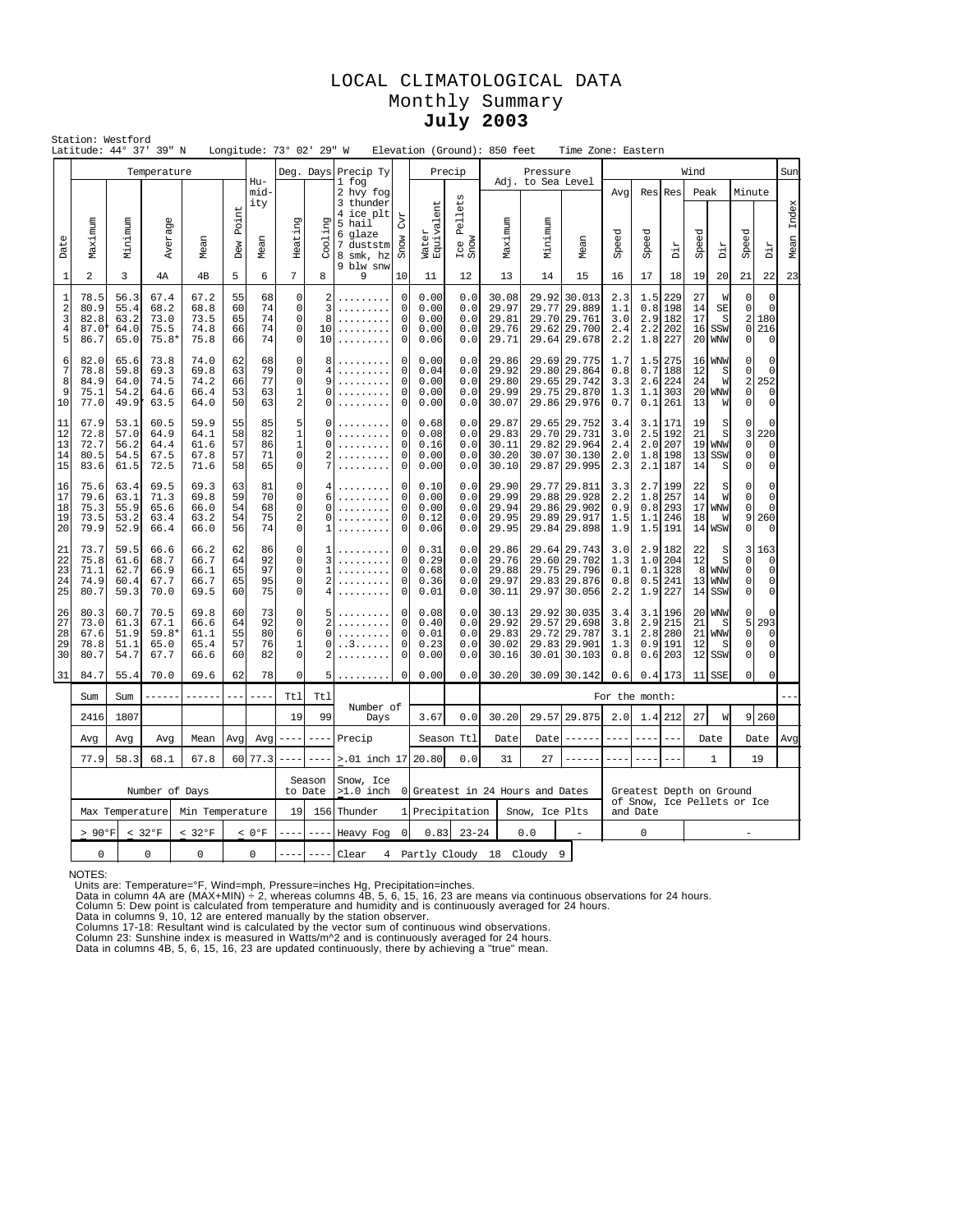## OBSERVATIONS AT 3-HOUR INTERVALS

|                                              | 2003:<br><u>July</u><br>Westford<br>Wind<br>Wind                                                                                                                                                                                                                                                                                                                                                                                                                                            |                                                                       |                                                              |                                              |                                              |                                                 |                                                                                  |                                                                                                                   |                                                                                           |          |                                                                      |                                                               |                                              |                                              |                                                             |                                                    |                                                                                                    |                                                                                      |          |                                                                      |                                                               |                                              |                                              |                                                                                         |                                                 |                                                                                                                  |                                                                                                                        |
|----------------------------------------------|---------------------------------------------------------------------------------------------------------------------------------------------------------------------------------------------------------------------------------------------------------------------------------------------------------------------------------------------------------------------------------------------------------------------------------------------------------------------------------------------|-----------------------------------------------------------------------|--------------------------------------------------------------|----------------------------------------------|----------------------------------------------|-------------------------------------------------|----------------------------------------------------------------------------------|-------------------------------------------------------------------------------------------------------------------|-------------------------------------------------------------------------------------------|----------|----------------------------------------------------------------------|---------------------------------------------------------------|----------------------------------------------|----------------------------------------------|-------------------------------------------------------------|----------------------------------------------------|----------------------------------------------------------------------------------------------------|--------------------------------------------------------------------------------------|----------|----------------------------------------------------------------------|---------------------------------------------------------------|----------------------------------------------|----------------------------------------------|-----------------------------------------------------------------------------------------|-------------------------------------------------|------------------------------------------------------------------------------------------------------------------|------------------------------------------------------------------------------------------------------------------------|
|                                              |                                                                                                                                                                                                                                                                                                                                                                                                                                                                                             |                                                                       |                                                              |                                              |                                              |                                                 |                                                                                  |                                                                                                                   |                                                                                           |          |                                                                      |                                                               |                                              |                                              |                                                             |                                                    |                                                                                                    |                                                                                      |          |                                                                      |                                                               |                                              |                                              |                                                                                         |                                                 | Wind                                                                                                             |                                                                                                                        |
| Hour                                         | Sunshine                                                                                                                                                                                                                                                                                                                                                                                                                                                                                    | Pressure                                                              | Rainfall<br>rate                                             | Temperature                                  | Point<br>Dew                                 | Humidity                                        | Direction                                                                        | Speed                                                                                                             | Gust                                                                                      | Sunshine | Pressure                                                             | Rainfall<br>rate                                              | Temperature                                  | Point<br>Dew                                 | Humidity                                                    | Direction                                          | Speed                                                                                              | Gust                                                                                 | Sunshine | Pressure                                                             | Rainfall<br>rate                                              | Temperature                                  | Point<br>Dew                                 | Humidity                                                                                | Direction                                       | Speed                                                                                                            | Gust                                                                                                                   |
|                                              |                                                                                                                                                                                                                                                                                                                                                                                                                                                                                             |                                                                       |                                                              | <b>JUL 01</b>                                |                                              |                                                 |                                                                                  |                                                                                                                   |                                                                                           |          |                                                                      |                                                               | <b>JUL 02</b>                                |                                              |                                                             |                                                    |                                                                                                    |                                                                                      |          |                                                                      |                                                               | <b>JUL 03</b>                                |                                              |                                                                                         |                                                 |                                                                                                                  |                                                                                                                        |
| 01<br>04<br>07<br>10<br>13<br>16<br>19<br>22 |                                                                                                                                                                                                                                                                                                                                                                                                                                                                                             | 30.05<br>30.05<br>30.08<br>30.06<br>30.02<br>29.96<br>29.93<br>29.96  | 0.00<br>0.00<br>0.00<br>0.00<br>0.00<br>0.00<br>0.00<br>0.00 | 60<br>57<br>60<br>70<br>74<br>78<br>77<br>63 | 56<br>54<br>55<br>55<br>52<br>58<br>52<br>57 | 90<br>86<br>59<br>46<br>50<br>43<br>83          | 86   18<br>18<br>18<br>18<br>29<br>$\begin{array}{c} 24 \\ 27 \end{array}$<br>11 | $\begin{array}{c} 1 \\ 1 \\ 4 \end{array}$<br>$\begin{array}{c} 4 \\ 4 \\ 1 \\ 2 \end{array}$<br>$\mathbf 0$      | 5<br>5<br>$\overline{7}$<br>9<br>13<br>$\begin{array}{c} 7 \\ 5 \\ 3 \end{array}$         |          | 29.97<br>29.95<br>29.96<br>29.95<br>29.90<br>29.83<br>29.78<br>29.78 | 0.001<br>0.00<br>0.00<br>0.00<br>0.00<br>0.00<br>0.00<br>0.00 | 57<br>58<br>59<br>71<br>78<br>80<br>79<br>68 | 55<br>56<br>58<br>61<br>62<br>59<br>63<br>59 | 95 18<br>96<br>98<br>69<br>59<br>49<br>57<br>71             | 0 <sub>0</sub><br>00<br>18<br>24<br>20<br>18<br>18 | 0<br>$\mathsf 0$<br>$\mathsf 0$<br>$\begin{array}{c} 3 \\ 1 \\ 2 \\ 0 \end{array}$<br>0            | 2<br>$\mathsf 0$<br>0<br>11<br>6<br>8<br>$\boldsymbol{2}$<br>$\overline{\mathbf{c}}$ |          | 29.79<br>29.77<br>29.80<br>29.80<br>29.77<br>29.72<br>29.71<br>29.74 | 0.001<br>0.00<br>0.00<br>0.00<br>0.00<br>0.00<br>0.00<br>0.00 | 64<br>67<br>68<br>75<br>80<br>82<br>79<br>73 | 57<br>61<br>61<br>64<br>68<br>70<br>69<br>65 | 78 18<br>81<br>80 18<br>68 18<br>67<br>67<br>70 18<br>78 18                             | 18<br>20<br>20                                  | 1335510<br>$\overline{1}$                                                                                        | $\begin{array}{c} 3 \\ 6 \\ 8 \end{array}$<br>$11$<br>$14$<br>$6$<br>$2$<br>$3$                                        |
|                                              |                                                                                                                                                                                                                                                                                                                                                                                                                                                                                             |                                                                       |                                                              | <b>JUL 04</b>                                |                                              |                                                 |                                                                                  |                                                                                                                   |                                                                                           |          |                                                                      |                                                               | <b>JUL 05</b>                                |                                              |                                                             |                                                    |                                                                                                    |                                                                                      |          |                                                                      |                                                               | <b>JUL 06</b>                                |                                              |                                                                                         |                                                 |                                                                                                                  |                                                                                                                        |
| 01<br>04<br>07<br>10<br>13<br>16<br>19<br>22 |                                                                                                                                                                                                                                                                                                                                                                                                                                                                                             | 29.74<br>29.74<br>29.75<br>29.73<br>29.68<br>29.63<br>29.64<br>29.69  | 0.00<br>0.00<br>0.00<br>0.00<br>0.00<br>0.00<br>0.00<br>0.00 | 68<br>66<br>68<br>75<br>83<br>86<br>84<br>69 | 63<br>61<br>63<br>66<br>65<br>68<br>71<br>67 | 82 18<br>85<br>82<br>75<br>54<br>55<br>66<br>95 | 18<br>20<br>20<br>18<br>20<br>00<br>0 <sub>0</sub>                               | 0<br>14453<br>$\mathsf 0$<br>$\mathsf 0$                                                                          | $\begin{array}{c} 2 \\ 3 \end{array}$<br>8<br>10<br>12<br>8<br>$\mathbf 1$<br>$\mathbf 0$ |          | 29.68<br>29.68<br>29.69<br>29.69<br>29.67<br>29.65<br>29.67<br>29.69 | 0.00<br>0.00<br>0.00<br>0.00<br>0.00<br>0.00<br>0.00<br>0.00  | 69<br>67<br>71<br>76<br>83<br>85<br>80<br>76 | 66<br>62<br>66<br>71<br>71<br>68<br>65<br>64 | 90   18<br>85<br>83<br>86<br>66<br>57<br>60<br>67           | 18<br>20<br>20<br>24<br>20<br>27<br>24             | 0<br>$\begin{array}{c}\n1 \\ 2 \\ 1 \\ 6\n\end{array}$<br>$\frac{2}{3}$<br>$\overline{a}$          | 2<br>5<br>$\frac{5}{5}$<br>11<br>11<br>7<br>8                                        |          | 29.70<br>29.70<br>29.75<br>29.79<br>29.79<br>29.79<br>29.81<br>29.85 | 0.00<br>0.00<br>0.00<br>0.00<br>0.00<br>0.00<br>0.00<br>0.00  | 74<br>70<br>70<br>74<br>79<br>82<br>78<br>67 | 65<br>61<br>62<br>65<br>65<br>60<br>59<br>59 | $74\,$<br>76<br>75<br>62<br>48<br>51<br>75                                              | 74 24<br>20<br>27<br>29<br>27<br>29<br>29<br>13 | 20465240                                                                                                         | 6<br>2<br>7<br>10<br>10<br>8<br>$\begin{smallmatrix}12\1\1\end{smallmatrix}$                                           |
|                                              |                                                                                                                                                                                                                                                                                                                                                                                                                                                                                             |                                                                       |                                                              | <b>JUL 07</b>                                |                                              |                                                 |                                                                                  |                                                                                                                   |                                                                                           |          |                                                                      |                                                               | <b>JUL 08</b>                                |                                              |                                                             |                                                    |                                                                                                    |                                                                                      |          |                                                                      |                                                               | <b>JUL 09</b>                                |                                              |                                                                                         |                                                 |                                                                                                                  |                                                                                                                        |
| 01<br>04<br>07<br>10<br>13<br>16<br>19<br>22 | 0.00<br>29.86<br>71 00<br>0<br>68<br>58<br>0 <sub>0</sub><br>29.89<br>0.00<br>60<br>57<br>90<br>$\mathsf{O}\xspace$<br>29.92<br>$\mathbf 0$<br>0.00<br>63<br>61<br>91<br>0 <sub>0</sub><br>20<br>$\mathsf{O}\xspace$<br>29.91<br>0.00<br>73<br>61<br>68<br>$\begin{array}{c} 1 \\ 4 \\ 0 \end{array}$<br>29.87<br>0.00<br>79<br>66<br>65<br>24<br>79<br>65<br>29.84<br>0.00<br>64<br>18<br>29.81<br>66<br>0.00<br>71<br>83<br>00<br>$\overline{1}$<br>0.00<br>69<br>65<br>88<br>13<br>29.83 |                                                                       |                                                              |                                              |                                              |                                                 |                                                                                  |                                                                                                                   | 0<br>$\mathsf 0$<br>0<br>$\frac{5}{3}$<br>11<br>$\mathsf{O}\xspace$<br>6                  |          | 29.78<br>29.78<br>29.79<br>29.77<br>29.74<br>29.67<br>29.68<br>29.74 | 0.00<br>0.00<br>0.00<br>0.00<br>0.00<br>0.00<br>0.00<br>0.00  | 65<br>66<br>67<br>76<br>81<br>82<br>79<br>74 | 65<br>65<br>66<br>70<br>68<br>68<br>64<br>61 | 98 00<br>97<br>97<br>84<br>64<br>63<br>59<br>63             | 20<br>20<br>22<br>22<br>22<br>24<br>22             | 0<br>$\mathsf 0$<br>3<br>3522                                                                      | 0<br>3<br>6<br>9<br>13<br>6<br>8<br>14                                               |          | 29.77<br>29.81<br>29.85<br>29.88<br>29.91<br>29.88<br>29.89<br>29.98 | 0.00<br>0.00<br>0.00<br>0.00<br>0.00<br>0.00<br>0.00<br>0.00  | 69<br>64<br>61<br>64<br>70<br>75<br>70<br>58 | 57<br>55<br>53<br>52<br>54<br>54<br>51<br>47 | 73<br>75<br>65<br>57<br>48<br>51<br>67                                                  | 64 27<br>00<br>02<br>00<br>29<br>00<br>29<br>00 | 2101320                                                                                                          | יט פו ס 10<br>ס 10<br>ס 10                                                                                             |
|                                              |                                                                                                                                                                                                                                                                                                                                                                                                                                                                                             |                                                                       |                                                              | <b>JUL 10</b>                                |                                              |                                                 |                                                                                  |                                                                                                                   |                                                                                           |          |                                                                      |                                                               | <b>JUL 11</b>                                |                                              |                                                             |                                                    |                                                                                                    |                                                                                      |          |                                                                      |                                                               | <b>JUL 12</b>                                |                                              |                                                                                         |                                                 |                                                                                                                  |                                                                                                                        |
| 01<br>04<br>07<br>10<br>13<br>16<br>19<br>22 |                                                                                                                                                                                                                                                                                                                                                                                                                                                                                             | 30.00<br>30.01<br>30.05<br>30.06<br>30.01<br>29.93<br>29.89<br>29.88  | 0.00<br>0.00<br>0.00<br>0.00<br>0.00<br>0.00<br>0.00<br>0.00 | 52<br>52<br>54<br>67<br>74<br>74<br>71<br>67 | 46<br>46<br>47<br>55<br>54<br>52<br>54<br>53 | 80<br>78<br>65<br>49<br>47<br>56<br>61          | 79100<br>0 <sub>0</sub><br>00<br>02<br>02<br>29<br>18<br>13                      | 0<br>$\mathsf{O}\xspace$<br>$\mathsf 0$<br>$\frac{1}{1}$<br>3<br>$\mathsf 0$<br>$\mathbf{1}$                      | $\mathsf 0$<br>0<br>$\mathsf{O}$<br>6<br>6<br>$\overline{\mathcal{I}}$<br>$\frac{2}{7}$   |          | 29.86<br>29.85<br>29.80<br>29.76<br>29.71<br>29.67<br>29.66<br>29.71 | 0.00<br>0.01<br>0.01<br>0.00<br>0.01<br>0.00<br>0.00<br>0.01  | 62<br>53<br>54<br>57<br>66<br>67<br>63<br>60 | 47<br>52<br>52<br>54<br>60<br>58<br>58<br>59 | 58 11<br>94<br>90<br>91<br>80<br>73<br>83<br>95             | $13$<br>11<br>18<br>18<br>18<br>20<br>18           | 0<br>$1\overline{3}$<br>457<br>$\boldsymbol{2}$<br>3                                               | $\frac{3}{5}$<br>8<br>8<br>14<br>15<br>7<br>8                                        |          | 29.70<br>29.71<br>29.72<br>29.70<br>29.71<br>29.72<br>29.76<br>29.82 | 0.00<br>0.00<br>0.00<br>0.00<br>0.00<br>0.00<br>0.00<br>0.01  | 61<br>57<br>61<br>70<br>72<br>70<br>64<br>60 | 60<br>57<br>59<br>59<br>59<br>57<br>58<br>58 | 96 00<br>98<br>94<br>69<br>65<br>64<br>80 20<br>93                                      | 18<br>18<br>18<br>18<br>22<br>20                | O<br>O<br>O<br>O<br>O<br>O<br>O<br>O<br>O<br>O<br>O<br>O<br>O<br><br>O<br><br><br>0<br>O<br><br>0<br>0<br>0<br>0 | $\begin{array}{c} 0 \\ 3 \\ 13 \\ 17 \\ 20 \end{array}$<br>21<br>$\begin{array}{c} 2 \\ 1 \end{array}$                 |
|                                              | <b>JUL 13</b>                                                                                                                                                                                                                                                                                                                                                                                                                                                                               |                                                                       |                                                              |                                              |                                              |                                                 |                                                                                  |                                                                                                                   |                                                                                           |          |                                                                      |                                                               | <b>JUL 14</b>                                |                                              |                                                             |                                                    |                                                                                                    |                                                                                      |          |                                                                      |                                                               | <b>JUL 15</b>                                |                                              |                                                                                         |                                                 |                                                                                                                  |                                                                                                                        |
| 01<br>04<br>07<br>10<br>13<br>16<br>19<br>22 |                                                                                                                                                                                                                                                                                                                                                                                                                                                                                             | 29.84<br>29.86<br>29.90<br>29.97<br>29.99<br>30.00<br>30.04<br>30.09  | 0.00<br>0.00<br>0.00<br>0.01<br>0.00<br>0.00<br>0.00<br>0.00 | 61<br>58<br>58<br>59<br>68<br>70<br>60<br>58 | 56<br>54<br>55<br>57<br>63<br>60<br>59<br>57 | 851<br>84<br>87<br>95<br>83<br>70<br>95<br>97   | 20<br>20<br>18<br>18<br>27<br>20<br>29<br>0 <sub>0</sub>                         | $\begin{array}{c} 4 \\ 1 \\ 4 \\ 4 \end{array}$<br>$\overline{4}$<br>3<br>$\mathsf{O}\xspace$<br>0                | 8<br>6<br>11<br>10<br>8<br>$\boldsymbol{7}$<br>$\mathbf 1$<br>0                           |          | 30.12<br>30.12<br>30.17<br>30.19<br>30.16<br>30.11<br>30.07<br>30.10 | 0.00<br>0.00<br>0.00<br>0.00<br>0.00<br>0.00<br>0.00<br>0.00  | 57<br>56<br>60<br>70<br>78<br>80<br>78<br>65 | 56<br>55<br>56<br>62<br>62<br>56<br>57<br>56 | 95 00<br>95<br>87<br>77<br>58<br>44<br>49<br>73             | 18<br>18<br>18<br>29<br>18<br>18<br>0 <sub>0</sub> | 0<br>$\begin{array}{c} 2 \\ 6 \end{array}$<br>$\begin{array}{c} 4 \\ 2 \\ 3 \\ 1 \end{array}$<br>0 | 0<br>5<br>10<br>10<br>6<br>8<br>3<br>$\mathsf 0$                                     |          | 30.08<br>30.06<br>30.10<br>30.06<br>30.01<br>29.93<br>29.87<br>29.88 | 0.00<br>0.00<br>0.00<br>0.00<br>0.00<br>0.00<br>0.00<br>0.00  | 65<br>62<br>64<br>74<br>81<br>83<br>79<br>66 | 53<br>54<br>58<br>64<br>57<br>57<br>62<br>58 | 75<br>80 18<br>70 18<br>45<br>$\begin{array}{c c} 41 & 15 \\ 56 & 15 \end{array}$<br>73 | 65 18<br>20<br>13<br>20                         | 2342130<br>$\mathbf{0}$                                                                                          | 67866752                                                                                                               |
|                                              |                                                                                                                                                                                                                                                                                                                                                                                                                                                                                             |                                                                       |                                                              | <b>JUL 16</b>                                |                                              |                                                 |                                                                                  |                                                                                                                   |                                                                                           |          |                                                                      |                                                               | <b>JUL 17</b>                                |                                              |                                                             |                                                    |                                                                                                    |                                                                                      |          |                                                                      |                                                               | JUL 18                                       |                                              |                                                                                         |                                                 |                                                                                                                  |                                                                                                                        |
| 01<br>04<br>07<br>10<br>13<br>16<br>19<br>22 |                                                                                                                                                                                                                                                                                                                                                                                                                                                                                             | 29.861<br>29.79<br>29.78<br>29.78<br>29.79<br>29.77<br>29.82<br>29.88 | 0.00<br>0.00<br>0.00<br>0.00<br>0.01<br>0.00<br>0.00<br>0.00 | 68<br>70<br>64<br>69<br>70<br>75<br>72<br>68 | 58<br>59<br>62<br>65<br>66<br>69<br>66<br>61 | 88<br>82<br>82<br>77                            | 71 20<br>69 20<br>94 18<br>87 18<br>24<br>18<br>27<br>29                         | 0<br>$\begin{array}{c} 2 \\ 1 \\ 8 \end{array}$<br>$\overline{\mathbf{c}}$<br>$\overline{4}$<br>$\mathbf{1}$<br>5 | 4<br>7<br>6<br>18<br>7<br>10<br>6<br>12                                                   |          | 29.93<br>29.93<br>29.98<br>29.99<br>29.95<br>29.90<br>29.89<br>29.88 | 0.001<br>0.00<br>0.00<br>0.00<br>0.00<br>0.00<br>0.00<br>0.00 | 65<br>64<br>63<br>67<br>75<br>79<br>78<br>70 | 59<br>59<br>58<br>59<br>56<br>61<br>62<br>57 | 81 27<br>83 27<br>82 29<br>74 27<br>52 18<br>54<br>59<br>63 | 24<br>24<br>20                                     | 3<br>2<br>2<br>3<br>3<br>3<br>3<br>$\mathbf 0$                                                     | 12<br>7<br>6<br>6<br>7<br>9<br>8<br>3                                                |          | 29.90<br>29.92<br>29.94<br>29.93<br>29.90<br>29.88<br>29.86<br>29.90 | 0.001<br>0.00<br>0.00<br>0.00<br>0.00<br>0.00<br>0.00<br>0.00 | 65<br>57<br>59<br>69<br>71<br>74<br>72<br>59 | 61<br>56<br>56<br>53<br>52<br>48<br>53<br>52 | 86 29<br>95<br>90 00<br>56 27<br>50 29<br>40 31<br>51 00                                | 04<br>78 00                                     | 5<br>$\overline{0}$<br>$\mathsf 0$<br>$\mathbf 1$<br>$\mathbf 1$<br>3<br>$\mathbf{1}$<br>$\overline{0}$          | $\begin{array}{c} 12 \\ 2 \\ 0 \end{array}$<br>$\epsilon$<br>$\begin{array}{c} 4 \\ 8 \\ 6 \end{array}$<br>$\mathbf 0$ |
|                                              | DURATION PRECIPITATION<br>MAXIMUM SHORT                                                                                                                                                                                                                                                                                                                                                                                                                                                     |                                                                       |                                                              |                                              |                                              |                                                 |                                                                                  |                                                                                                                   |                                                                                           |          |                                                                      |                                                               |                                              |                                              |                                                             |                                                    |                                                                                                    |                                                                                      |          |                                                                      |                                                               |                                              |                                              |                                                                                         |                                                 |                                                                                                                  |                                                                                                                        |

| (minutes)<br>Time Period |      | 10             | 15             | 20             | 30   | 45   | 60             | 80   | 100            | 120            | 150  | 180            |
|--------------------------|------|----------------|----------------|----------------|------|------|----------------|------|----------------|----------------|------|----------------|
| Precipitation            | 0.00 | 0.00           | 0.00           | 0.00           | 0.00 | 0.00 | 0.00           | 0.00 | 0.00           | 0.00           | 0.00 | 0.00           |
| Ended: Date              | 00   | 0 <sup>0</sup> | 0 <sub>0</sub> | 0 <sub>0</sub> | 00   | 00   | 0 <sub>0</sub> | 00   | 0 <sub>0</sub> | 0 <sub>0</sub> | 00   | 0 <sup>0</sup> |
| Ended: Time              | 0000 | 0000           | 0000           | 0000           | 0000 | 0000 | 0000           | 0000 | 0000           | 0000           | 0000 | 0000           |

The precipitation amounts may occur at any time during the month. The time indicated is the ending time of the interval. Date and time are not entered for trace amounts.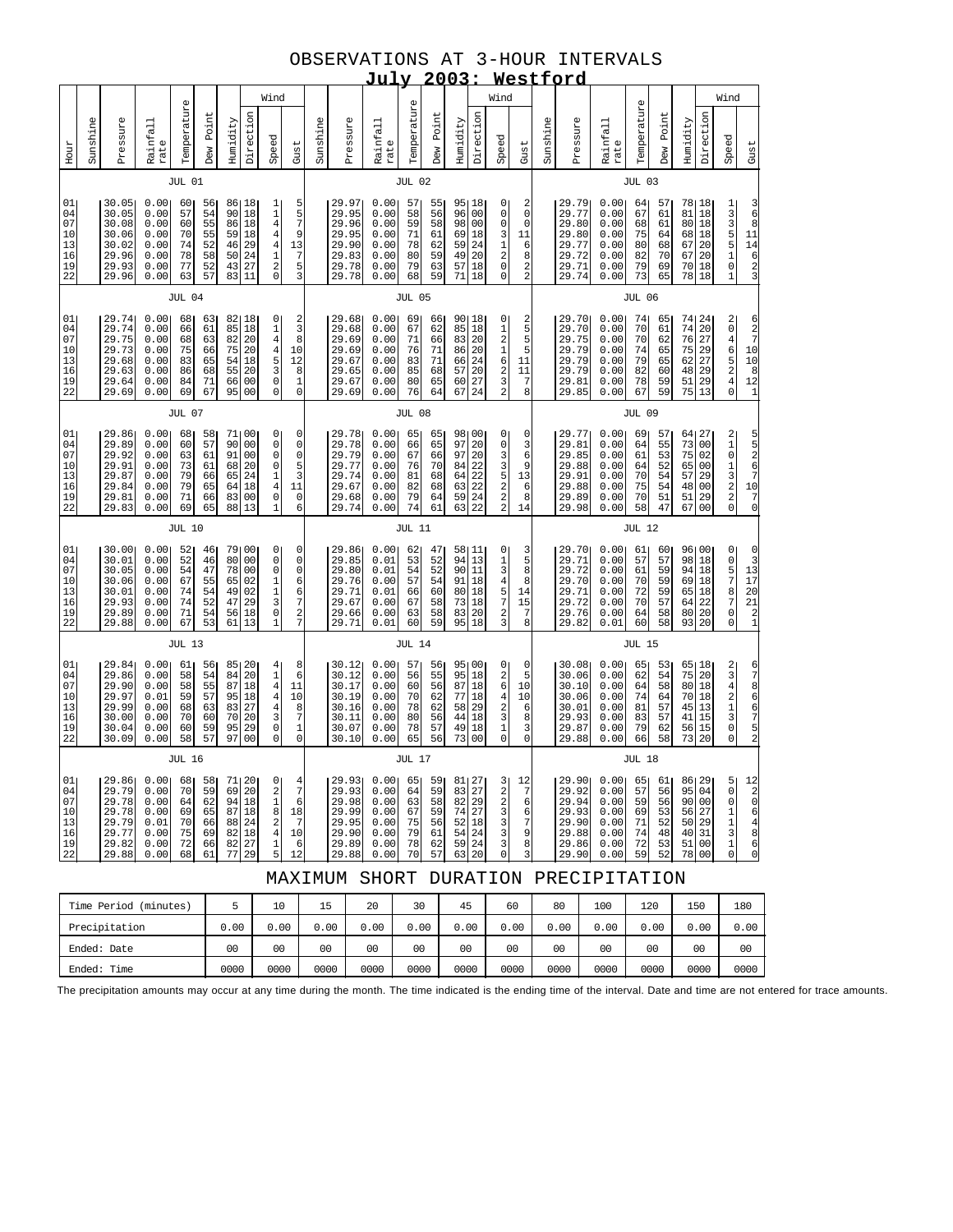### OBSERVATIONS AT 3-HOUR INTERVALS **July 2003: Westford**

|                                              |          |                                                                      |                                                              |                                              |                                              |                                              |                                                                                                        |                                                                                                           |                                                                                                                  |          |                                                                      |                                                              |                                              | 4 U                                          |                                                   |                                        | wes                                                                                                                     |                                                                                                   |          | <u> 0140</u>                                                         |                                                              |                                              |                                              |                                                          |                                              |                                                                                      |                                                                                                             |
|----------------------------------------------|----------|----------------------------------------------------------------------|--------------------------------------------------------------|----------------------------------------------|----------------------------------------------|----------------------------------------------|--------------------------------------------------------------------------------------------------------|-----------------------------------------------------------------------------------------------------------|------------------------------------------------------------------------------------------------------------------|----------|----------------------------------------------------------------------|--------------------------------------------------------------|----------------------------------------------|----------------------------------------------|---------------------------------------------------|----------------------------------------|-------------------------------------------------------------------------------------------------------------------------|---------------------------------------------------------------------------------------------------|----------|----------------------------------------------------------------------|--------------------------------------------------------------|----------------------------------------------|----------------------------------------------|----------------------------------------------------------|----------------------------------------------|--------------------------------------------------------------------------------------|-------------------------------------------------------------------------------------------------------------|
|                                              |          |                                                                      |                                                              |                                              |                                              |                                              |                                                                                                        | Wind                                                                                                      |                                                                                                                  |          |                                                                      |                                                              |                                              |                                              |                                                   |                                        | Wind                                                                                                                    |                                                                                                   |          |                                                                      |                                                              |                                              |                                              |                                                          |                                              | Wind                                                                                 |                                                                                                             |
| Hour                                         | Sunshine | Pressure                                                             | Rainfall<br>rate                                             | Temperature                                  | Dew Point                                    | Humidity                                     | Direction                                                                                              | Speed                                                                                                     | Gust                                                                                                             | Sunshine | Pressure                                                             | Rainfall<br>rate                                             | Temperature                                  | Dew Point                                    | Humidity                                          | Direction                              | Speed                                                                                                                   | Gust                                                                                              | Sunshine | Pressure                                                             | Rainfall<br>rate                                             | Temperature                                  | Dew Point                                    | Humidity                                                 | Direction                                    | Speed                                                                                | Gust                                                                                                        |
|                                              |          |                                                                      |                                                              | <b>JUL 19</b>                                |                                              |                                              |                                                                                                        |                                                                                                           |                                                                                                                  |          |                                                                      |                                                              | <b>JUL 20</b>                                |                                              |                                                   |                                        |                                                                                                                         |                                                                                                   |          |                                                                      |                                                              | <b>JUL 21</b>                                |                                              |                                                          |                                              |                                                                                      |                                                                                                             |
| 01<br>04<br>07<br>10<br>13<br>16<br>19<br>22 |          | 29.90<br>29.90<br>29.94<br>29.94<br>29.92<br>29.90<br>29.90<br>29.93 | 0.00<br>0.00<br>0.00<br>0.00<br>0.00<br>0.00<br>0.00<br>0.00 | 58<br>57<br>55<br>67<br>72<br>70<br>69<br>59 | 52<br>53<br>53<br>54<br>56<br>54<br>58<br>58 | 87<br>92<br>62<br>57<br>56<br>68<br>96       | 80100<br>00<br>0 <sub>0</sub><br>29<br>24<br>18<br>24<br>0 <sub>0</sub>                                | $\overline{0}$<br>$\circ$<br>0<br>2<br>3<br>4<br>$\overline{0}$<br>$\Omega$                               | 0<br>0<br>$\mathbf 0$<br>7<br>8<br>9<br>$\mathbf 1$<br>$\mathbf 0$                                               |          | 29.93<br>29.92<br>29.94<br>29.93<br>29.90<br>29.86<br>29.85<br>29.89 | 0.00<br>0.00<br>0.00<br>0.00<br>0.00<br>0.00<br>0.00<br>0.01 | 57<br>54<br>58<br>71<br>76<br>77<br>73<br>61 | 57<br>53<br>54<br>57<br>56<br>54<br>56<br>60 | 98 00<br>96<br>88<br>61<br>49<br>46<br>56<br>95   | 13<br>18<br>18<br>20<br>20<br>18<br>00 | $\overline{0}$<br>$\mathsf 0$<br>234120                                                                                 | 0<br>$\boldsymbol{2}$<br>6<br>13<br>10<br>$\frac{5}{7}$<br>$\overline{0}$                         |          | 29.84<br>29.79<br>29.76<br>29.74<br>29.74<br>29.72<br>29.68<br>29.68 | 0.00<br>0.00<br>0.00<br>0.00<br>0.00<br>0.00<br>0.00<br>0.01 | 60<br>60<br>65<br>73<br>70<br>71<br>68<br>65 | 60<br>59<br>58<br>62<br>64<br>65<br>65<br>64 | 98 00<br>94<br>77<br>70 18<br>79 18<br>82<br>91 20<br>96 | 00<br>18<br>18<br>18                         | 0<br>02758<br>0<br>$\overline{a}$                                                    | $\begin{matrix} 0 \\ 0 \\ 7 \end{matrix}$<br>20<br>14<br>$\begin{array}{c}\n 20 \\  20 \\  6\n \end{array}$ |
|                                              |          |                                                                      |                                                              | <b>JUL 22</b>                                |                                              |                                              |                                                                                                        |                                                                                                           |                                                                                                                  |          |                                                                      |                                                              | <b>JUL 23</b>                                |                                              |                                                   |                                        |                                                                                                                         |                                                                                                   |          |                                                                      |                                                              | <b>JUL 24</b>                                |                                              |                                                          |                                              |                                                                                      |                                                                                                             |
| 01<br>04<br>07<br>10<br>13<br>16<br>19<br>22 |          | 29.61<br>29.65<br>29.68<br>29.70<br>29.72<br>29.74<br>29.74<br>29.75 | 0.00<br>0.00<br>0.01<br>0.00<br>0.00<br>0.00<br>0.00<br>0.00 | 63<br>62<br>62<br>68<br>74<br>67<br>73<br>66 | 63<br>62<br>62<br>67<br>66<br>66<br>66<br>65 | 98<br>97<br>98<br>96<br>77<br>94<br>79<br>98 | 00<br>20<br>18<br>18<br>24<br>13<br>00<br>0 <sub>0</sub>                                               | 0<br>$\overline{\mathbf{c}}$<br>$\overline{4}$<br>$\mathbf 1$<br>$\mathbf{1}$<br>0<br>$\overline{0}$<br>0 | 0<br>10<br>8<br>6<br>6<br>$\bar{1}$<br>$\mathbf 0$<br>0                                                          |          | 29.75<br>29.75<br>29.76<br>29.78<br>29.80<br>29.81<br>29.82<br>29.87 | 0.00<br>0.00<br>0.00<br>0.00<br>0.00<br>0.00<br>0.00<br>0.00 | 64<br>64<br>64<br>66<br>68<br>69<br>70<br>64 | 64<br>63<br>64<br>65<br>66<br>67<br>66<br>64 | 98100<br>98<br>99<br>98<br>95<br>95<br>89<br>98   | 02<br>00<br>00<br>00<br>29<br>00<br>00 | 0<br>$\mathsf 0$<br>$\mathsf 0$<br>0<br>0<br>0<br>0<br>0                                                                | 0<br>$\mathbf 1$<br>$\mathsf 0$<br>0<br>2<br>$\overline{1}$<br>$\mathsf{O}\xspace$<br>$\mathbf 0$ |          | 29.88<br>29.87<br>29.87<br>29.87<br>29.85<br>29.84<br>29.86<br>29.95 | 0.00<br>0.00<br>0.00<br>0.00<br>0.00<br>0.00<br>0.00<br>0.00 | 63<br>63<br>64<br>66<br>71<br>73<br>70<br>63 | 63<br>63<br>64<br>66<br>67<br>69<br>68<br>63 | 99 00<br>99<br>99<br>99<br>87<br>87<br>93<br>98          | 00<br>00<br>00<br>24<br>24<br>24<br>00       | 0<br>$\mathbf 0$<br>$\bar{0}$<br>$\mathbf 0$<br>0<br>$\frac{2}{0}$<br>$\overline{0}$ | 00022820                                                                                                    |
|                                              |          |                                                                      |                                                              | <b>JUL 25</b>                                |                                              |                                              |                                                                                                        |                                                                                                           |                                                                                                                  |          |                                                                      |                                                              | <b>JUL 26</b>                                |                                              |                                                   |                                        |                                                                                                                         |                                                                                                   |          |                                                                      |                                                              | <b>JUL 27</b>                                |                                              |                                                          |                                              |                                                                                      |                                                                                                             |
| 01<br>04<br>07<br>10<br>13<br>16<br>19<br>22 |          | 29.98<br>30.00<br>30.05<br>30.08<br>30.07<br>30.06<br>30.06<br>30.11 | 0.00<br>0.00<br>0.00<br>0.00<br>0.00<br>0.00<br>0.00<br>0.00 | 61<br>62<br>63<br>71<br>78<br>81<br>77<br>68 | 61<br>61<br>62<br>65<br>66<br>63<br>55<br>53 | 96<br>99<br>82<br>65<br>54<br>46<br>59       | 99118<br>00<br>20<br>20<br>18<br>27<br>27<br>18                                                        | $\overline{0}$<br>$\circ$<br>1<br>$\bf 4$<br>3<br>3<br>3<br>2                                             | 1<br>$\circ$<br>4<br>10<br>$\overline{7}$<br>8<br>12<br>6                                                        |          | 30.11<br>30.12<br>30.10<br>30.07<br>30.02<br>29.97<br>29.94<br>29.95 | 0.00<br>0.00<br>0.00<br>0.00<br>0.00<br>0.00<br>0.00<br>0.00 | 63<br>62<br>64<br>73<br>78<br>79<br>74<br>70 | 54<br>55<br>57<br>64<br>66<br>68<br>59<br>62 | 72   18<br>80<br>80<br>74<br>65<br>69<br>61<br>76 | 18<br>18<br>18<br>20<br>18<br>22<br>22 | $\frac{3}{2}$<br>$\frac{4}{6}$<br>$\overline{\mathbf{4}}$<br>$\begin{array}{c} 5 \\ 1 \\ 2 \end{array}$                 | 5<br>6<br>11<br>13<br>10<br>10<br>$\begin{array}{c} 3 \\ 6 \end{array}$                           |          | 29.89<br>29.81<br>29.74<br>29.68<br>29.61<br>29.60<br>29.60<br>29.68 | 0.00<br>0.01<br>0.00<br>0.00<br>0.00<br>0.00<br>0.00<br>0.00 | 63<br>63<br>65<br>67<br>71<br>70<br>70<br>64 | 62<br>62<br>63<br>63<br>65<br>68<br>65<br>61 | 96 18<br>95<br>93<br>85<br>83<br>92<br>86<br>93          | 18<br>18<br>20<br>20<br>20<br>29<br>29       | 1347566<br>$\overline{4}$                                                            | 3<br>7<br>7<br>14<br>14<br>$\begin{array}{c} 17 \\ 12 \end{array}$<br>10                                    |
|                                              |          |                                                                      |                                                              | <b>JUL 28</b>                                |                                              |                                              |                                                                                                        |                                                                                                           |                                                                                                                  |          |                                                                      |                                                              | <b>JUL 29</b>                                |                                              |                                                   |                                        |                                                                                                                         |                                                                                                   |          |                                                                      |                                                              | <b>JUL 30</b>                                |                                              |                                                          |                                              |                                                                                      |                                                                                                             |
| 01<br>04<br>07<br>10<br>13<br>16<br>19<br>22 |          | 29.73<br>29.75<br>29.78<br>29.79<br>29.80<br>29.81<br>29.82<br>29.83 | 0.00<br>0.00<br>0.00<br>0.00<br>0.00<br>0.00<br>0.00<br>0.00 | 60<br>54<br>55<br>63<br>65<br>67<br>66<br>61 | 58<br>51<br>52<br>55<br>55<br>57<br>58<br>55 | 89<br>88<br>74<br>70<br>69<br>73<br>83       | 91 29<br>29<br>22<br>27<br>29<br>29<br>29<br>20                                                        | 5<br>1<br>1<br>7<br>5<br>1<br>7<br>6<br>3<br>0<br>0                                                       | 9<br>$\overline{7}$<br>5<br>14<br>11<br>$\overline{7}$<br>$\overline{\mathbf{c}}$<br>$\overline{a}$              |          | 29.83<br>29.84<br>29.88<br>29.90<br>29.91<br>29.91<br>29.93<br>29.99 | 0.00<br>0.00<br>0.00<br>0.00<br>0.00<br>0.00<br>0.00<br>0.01 | 58<br>53<br>56<br>68<br>76<br>77<br>70<br>63 | 53<br>52<br>54<br>58<br>53<br>57<br>63<br>61 | 85 18<br>95<br>95<br>69<br>44<br>51<br>76<br>91   | 20<br>20<br>18<br>27<br>27<br>00<br>02 | $\begin{array}{c} 3 \\ 0 \end{array}$<br>$\mathbf 1$<br>$\begin{array}{c} 4 \\ 2 \\ 1 \end{array}$<br>$\mathsf{O}$<br>0 | 6<br>3<br>5<br>8<br>6<br>5<br>$\mathsf 0$<br>$\overline{a}$                                       |          | 30.02<br>30.03<br>30.10<br>30.14<br>30.13<br>30.11<br>30.11<br>30.15 | 0.00<br>0.00<br>0.00<br>0.00<br>0.00<br>0.00<br>0.00<br>0.00 | 58<br>57<br>60<br>64<br>77<br>79<br>77<br>62 | 56<br>56<br>59<br>62<br>63<br>61<br>66<br>61 | 94106<br>98<br>98 18<br>92<br>61<br>55<br>70<br>96       | 18<br>20<br>18<br>24<br>0 <sub>0</sub><br>00 | 011220<br>$\overline{0}$<br>$\overline{0}$                                           | 15378200                                                                                                    |
|                                              |          |                                                                      |                                                              | <b>JUL 31</b>                                |                                              |                                              |                                                                                                        |                                                                                                           |                                                                                                                  |          |                                                                      |                                                              |                                              |                                              |                                                   |                                        |                                                                                                                         |                                                                                                   |          |                                                                      |                                                              |                                              |                                              |                                                          |                                              |                                                                                      |                                                                                                             |
| 01<br>04<br>07<br>10<br>13<br>16<br>19<br>22 |          | 30.16<br>30.16<br>30.19<br>30.19<br>30.14<br>30.10<br>30.10<br>30.10 | 0.00<br>0.00<br>0.00<br>0.00<br>0.00<br>0.00<br>0.00<br>0.00 | 59<br>57<br>58<br>75<br>83<br>85<br>73<br>66 | 58<br>56<br>57<br>63<br>61<br>63<br>66<br>62 | 98<br>98<br>67<br>47<br>49<br>78<br>88       | 98 00<br>0 <sub>0</sub><br>00<br>13<br>18<br>$\begin{array}{c} 20 \\ 11 \end{array}$<br>0 <sub>0</sub> | $\overline{0}$<br>0<br>0<br>2<br>$\begin{smallmatrix}2\\1\end{smallmatrix}$<br>0<br>0                     | 0<br>$\mathbf 0$<br>$\mathsf{O}\xspace$<br>$\boldsymbol{7}$<br>$\overline{\mathcal{I}}$<br>$6\atop1$<br>$\Omega$ |          |                                                                      |                                                              |                                              |                                              |                                                   |                                        |                                                                                                                         |                                                                                                   |          |                                                                      |                                                              |                                              |                                              |                                                          |                                              |                                                                                      |                                                                                                             |

### WEATHER NOTES SUMMARY BY HOUR

NOTES:<br>Units are: Temperature=°F, Wind=mph, Pressure=inches Hg, Precipitation=inches.<br>Units are: Temperature=°F, Wind=mph, Pressure=inches Hg, Precipitation=inches.<br>from true north: i.e., 09 for East, 18 for South, 27 for

|                                                                  |                                                                    | Averages                                                                     |                                              | Resultant<br>Wind                            |                                              |                                                      |                                                     |                                                                   |
|------------------------------------------------------------------|--------------------------------------------------------------------|------------------------------------------------------------------------------|----------------------------------------------|----------------------------------------------|----------------------------------------------|------------------------------------------------------|-----------------------------------------------------|-------------------------------------------------------------------|
| ees                                                              | earth<br><b>Disperved</b><br><b>Disperved</b><br><b>Dispersion</b> | Pressure<br>on.                                                              | Temperature                                  | Point<br>Dew                                 | Humidity                                     | Speed<br>Wind                                        | Direction                                           | Speed                                                             |
| 01<br>04<br>07<br>10<br>$\frac{13}{16}$<br>$\frac{16}{19}$<br>22 |                                                                    | 29.878<br>29.878<br>29.897<br>29.897<br>29.877<br>29.849<br>29.844<br>29.880 | 63<br>60<br>62<br>69<br>75<br>76<br>73<br>65 | 58<br>57<br>58<br>61<br>61<br>61<br>61<br>59 | 86<br>89<br>89<br>76<br>64<br>62<br>68<br>83 | 1.0<br>0.9<br>2.1<br>3.4<br>3.2<br>2.9<br>1.1<br>0.8 | 24<br>19<br>19<br>20<br>22<br>$\frac{21}{27}$<br>23 | .7<br>0<br>. 7<br>0<br>1.8<br>2.6<br>2.3<br>2.1<br>.8<br>0<br>0.5 |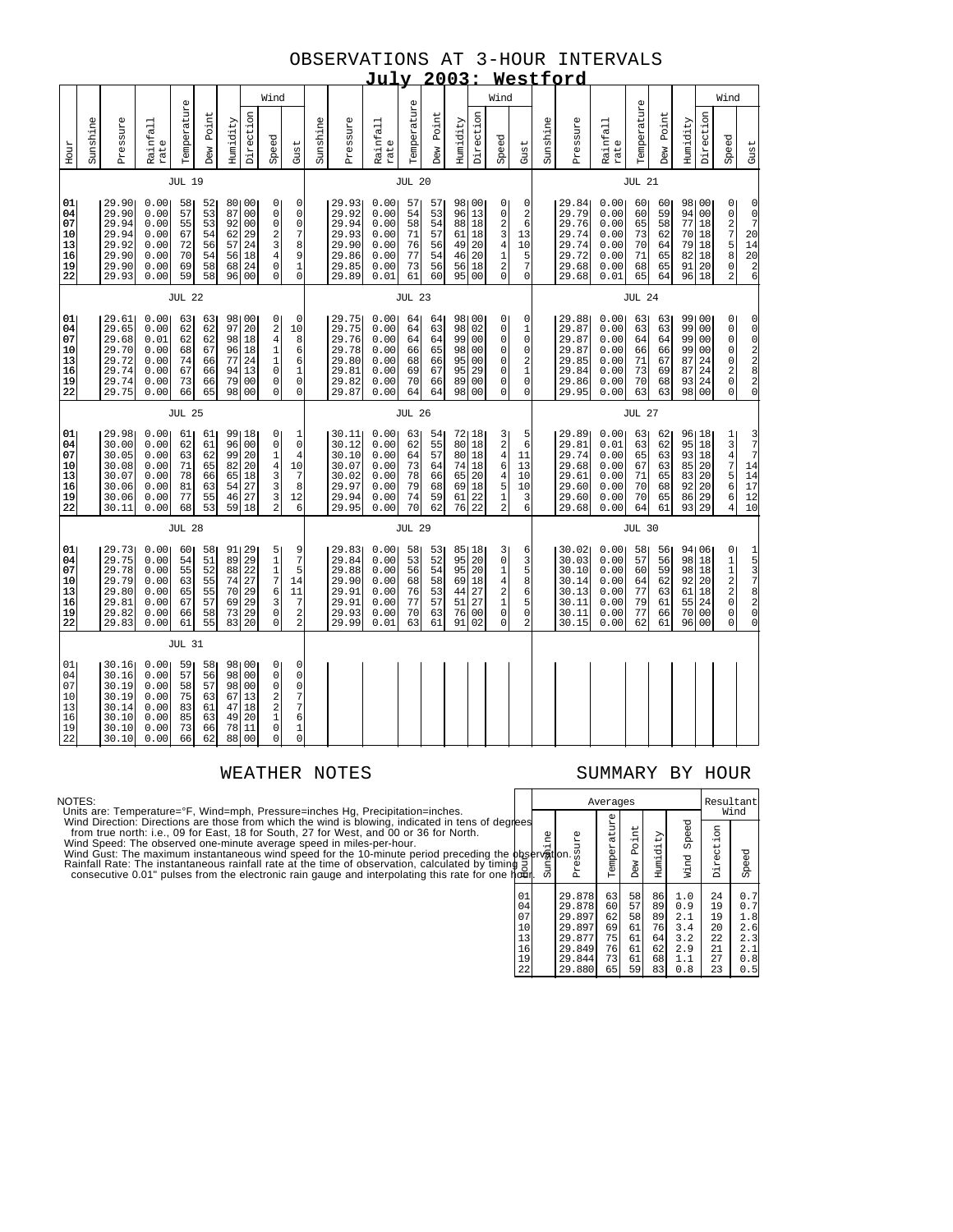# HOURLY PRECIPITATION (Water Equivalent) **July 2003: Westford**

| Date                                                                                     |                                  |      |    |    |           | A.M. Hour Ending at |                |           |                                                                                   |    |              |    |    |          |                      |                                                                                                                                                                                  |    |                              | P.M. Hour Ending at |          |    |                                                                                                                                                                     |          |                                                                                                | Date                                 |
|------------------------------------------------------------------------------------------|----------------------------------|------|----|----|-----------|---------------------|----------------|-----------|-----------------------------------------------------------------------------------|----|--------------|----|----|----------|----------------------|----------------------------------------------------------------------------------------------------------------------------------------------------------------------------------|----|------------------------------|---------------------|----------|----|---------------------------------------------------------------------------------------------------------------------------------------------------------------------|----------|------------------------------------------------------------------------------------------------|--------------------------------------|
|                                                                                          | 01                               | 02   | 03 | 04 | 05        | 06                  | 07             | 08        | 09                                                                                | 10 | 11           | 12 | 01 | 02       | 03                   | 04                                                                                                                                                                               | 05 | 06                           | 07                  | 08       | 09 | 10                                                                                                                                                                  | 11       | 12                                                                                             |                                      |
| $01$<br>$02$<br>$03$<br>$04$<br>05                                                       |                                  |      |    |    |           |                     |                | 0.0200.04 |                                                                                   |    |              |    |    |          |                      |                                                                                                                                                                                  |    |                              |                     |          |    |                                                                                                                                                                     |          |                                                                                                | $01$<br>$02$<br>$03$<br>$04$<br>$05$ |
| 06<br>$07\,$<br>08<br>09<br>10                                                           |                                  |      |    |    |           |                     |                |           |                                                                                   |    |              |    |    |          |                      |                                                                                                                                                                                  |    |                              |                     |          |    |                                                                                                                                                                     | 0.010.03 |                                                                                                | $06$ 07<br>$08$<br>$09$<br>$10$      |
| 11<br>$\begin{bmatrix} 12 \\ 13 \\ 14 \end{bmatrix}$<br>15                               |                                  | 0.02 |    |    |           |                     |                | 0.02      | $0.06$ 0.07 0.06 0.06 0.05 0.05 0.05 0.04 0.04 0.02 0.03 0.03 0.05 0.05 0.06 0.01 |    | 0.03         |    |    |          |                      |                                                                                                                                                                                  |    |                              |                     | 0.090.02 |    | 0.010.030.02                                                                                                                                                        |          | $\begin{array}{c c} 0.04 & 0.01 & 11 \\ 0.02 & & 12 \\ & & 13 \\ & & 14 \\ & & 15 \end{array}$ |                                      |
| $\begin{array}{c} 16 \\ 17 \end{array}$<br>$\begin{array}{c} 18 \\ 19 \end{array}$<br>20 |                                  |      |    |    |           | 0.01                | 0.03           |           |                                                                                   |    |              |    |    | 0.010.06 |                      |                                                                                                                                                                                  |    |                              |                     | 0.12     |    | $0.02$ 0.01 0.02                                                                                                                                                    |          |                                                                                                | 16<br>17<br>18<br>19<br>19<br>20     |
| 21<br>25                                                                                 | $\frac{22}{23}$ 0.01<br>23<br>24 | 0.02 |    |    |           |                     | 0.0200.0600.04 |           | 0.070.08                                                                          |    | 0.190.240.23 |    |    |          | 0.010.010.04<br>0.01 |                                                                                                                                                                                  |    | 0.010.01<br>0.010.01<br>0.02 |                     |          |    | $0.01\begin{array}{c c} 0.08\ 0.15\ 0.03\begin{array}{c} 21 \\ 0.02\ 0.08 \end{array} \end{array}$<br>$0.19\begin{array}{c} 22 \\ 23 \\ 24 \\ 25 \\ 25 \end{array}$ |          |                                                                                                |                                      |
| $\frac{26}{27}$<br>$\begin{array}{c} 28 \\ 29 \end{array}$<br>30                         |                                  | 0.02 |    |    | 0.10 0.02 |                     |                | 0.02      | 0.01                                                                              |    |              |    |    |          |                      | 0.04                                                                                                                                                                             |    |                              |                     |          |    | $0.16$ 0.02 0.02                                                                                                                                                    |          | $0.01$ $0.07$ $26$<br>$27$<br>$0.01$ 0.12 0.10 28                                              | 30                                   |
| 31                                                                                       |                                  |      |    |    |           |                     |                |           |                                                                                   |    |              |    |    |          |                      |                                                                                                                                                                                  |    |                              |                     |          |    |                                                                                                                                                                     |          |                                                                                                | 31                                   |
|                                                                                          |                                  |      |    |    |           |                     |                |           |                                                                                   |    |              |    |    |          |                      | atm  0.01   0.06   0.06   0.06   0.17   0.08   0.09   0.14   0.22   0.17   0.23   0.23   0.29   0.26   0.08   0.09   0.02   0.02   0.09   0.30   0.25   0.17   0.45   0.24   Sum |    |                              |                     |          |    |                                                                                                                                                                     |          |                                                                                                |                                      |

During a frozen precipitation event, hourly precipitation totals may not be recorded. In this case, daily amounts are typically entered in the last column (hour ending at 12 A.M.)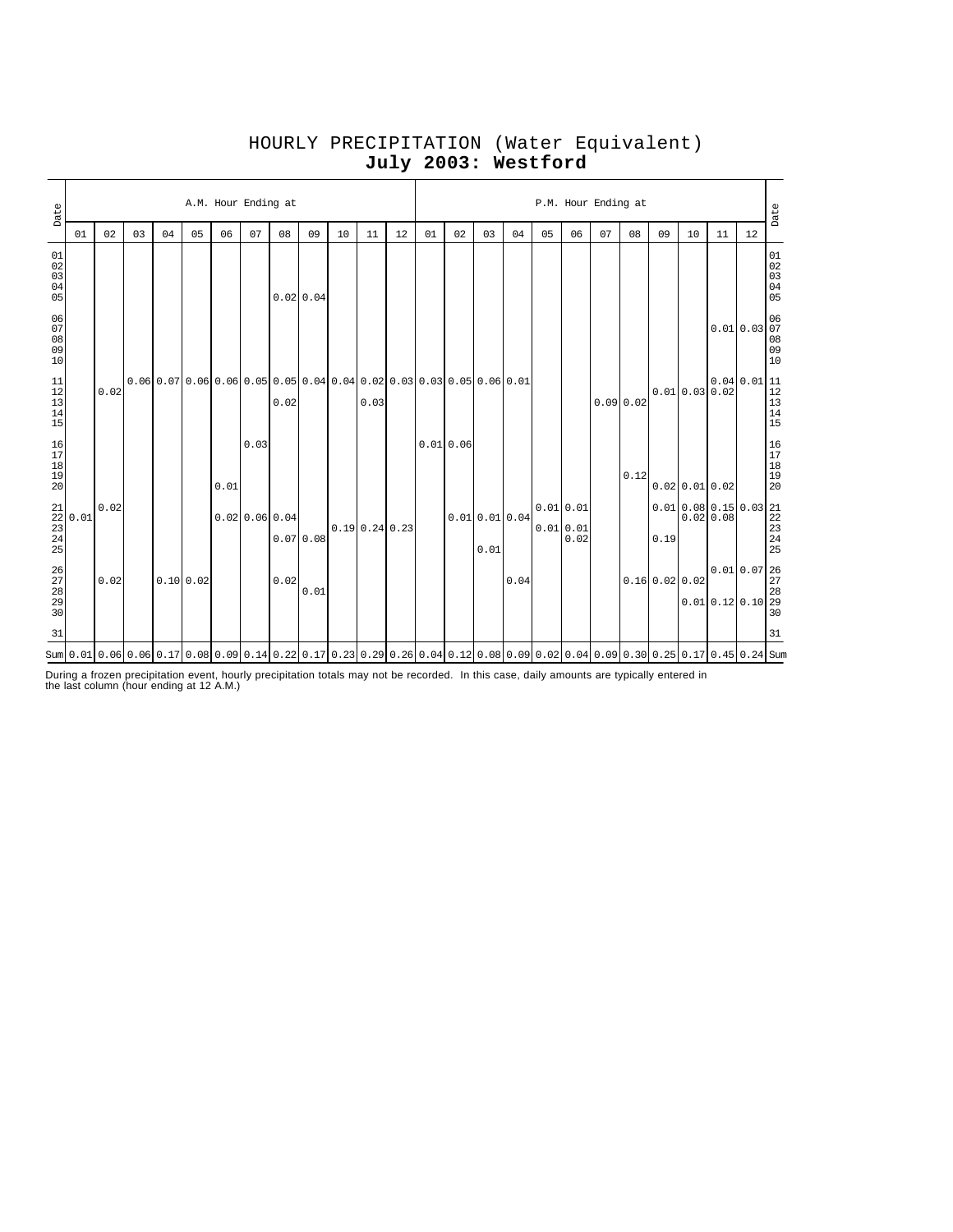HOUR-BY-HOUR DATA **July 2003: Westford**